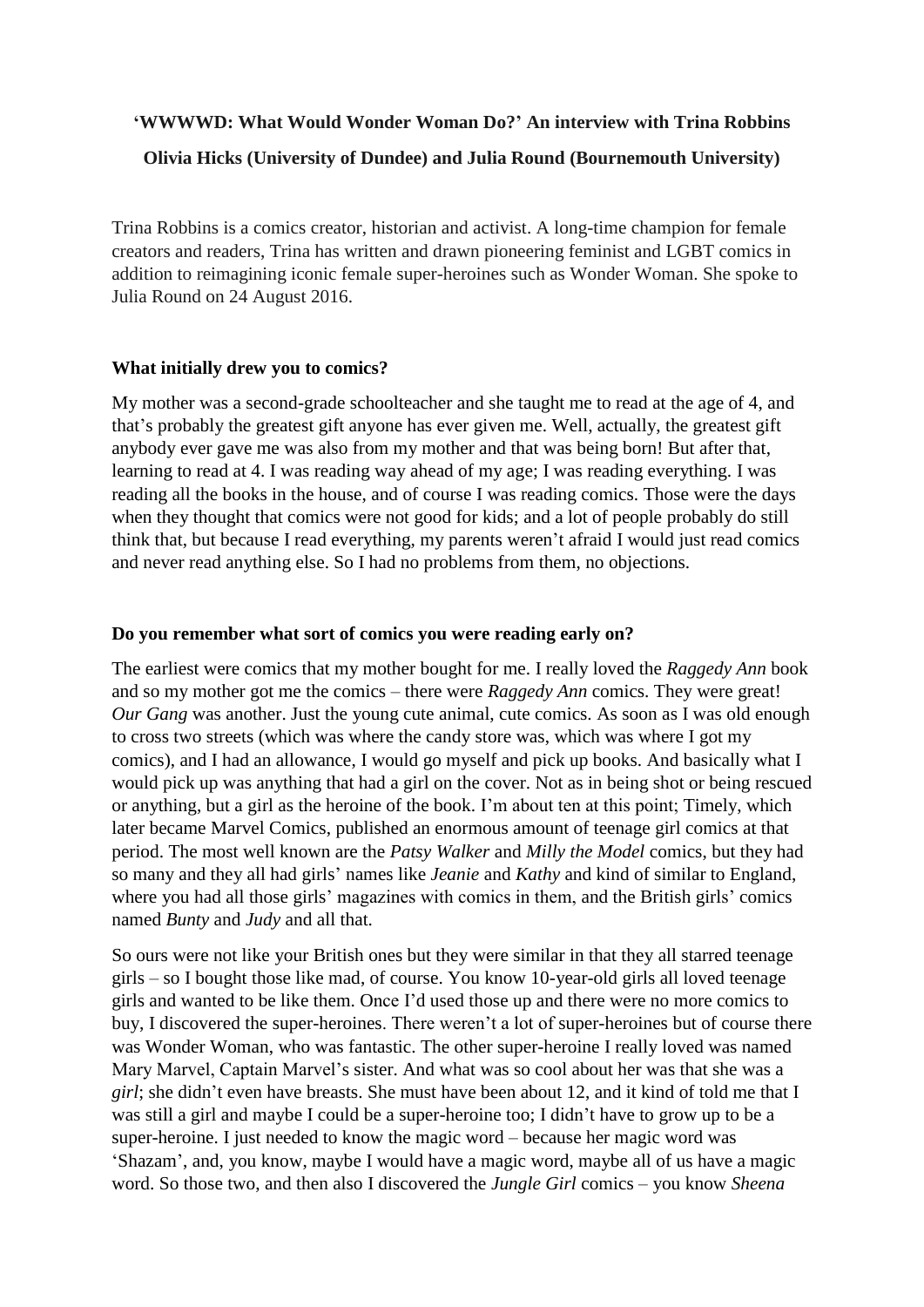*Queen of the Jungle*? I adored them. I mean, my fantasy was living in the jungle in a treehouse with my pet chimpanzee and swinging from vine to vine.

# **What's interesting about what you were saying is that these weren't sidekick characters. These were lead characters…**

Oh yes, every one of them – every one of them, of course.

## **Wonder Woman is, of course, one of the most iconic female super-heroines we have, and you have both written and drawn her. What was the attraction to you about Wonder Woman?**

Oh God, I always loved Woman Women since I discovered her at the age of 10. I mean, first of all it was through Wonder Woman that I learned about Amazons. Good heavens – what a great concept or what a great myth or what a great story! That there are these beautiful, wonderful women warriors and they live on an island on which no man is allowed. And, you know, I grew up in a time where there was a lot of places where no girl was allowed. I grew up under the assumption that although it says anybody could grow up to be President, really only boys could grow up to be President. That was the accepted assumption – no one even questioned it, you know? So there was this island and it was reversed; and the women were superior and no men were allowed. And, you know, if you are into mythology – I mean, I'm totally into Joseph Campbell, I love Joseph Campbell – and Wonder Woman conforms to all the rules basically, all the statements he makes about the hero. She is born of a virgin and a deity and, not only that, but the deity, the virgin Queen Hippolyta, sculpts her out of clay. Adam's made out of clay, you know. There are a lot of heroes that are made out of clay, or out of the dirt. And then, in her case, the other parent, the deity, is a woman – Aphrodite – that breathes the breath of life into her, so this is like a lesbian birth, you know. She has two mothers and, you know – going back to Joseph Campbell – she receives the hero's call when Trevor's plane crashes and she goes to the wounded country, America, fighting for its life against the Axis. She goes to the wounded country to make it better, to heal it…and she's a princess. Who doesn't love a princess?!

## **Do you think it's those things that allow her to continue to hold the public's imagination?**

Well, there have been times when she has been so badly misused – you know, decades when she has been misused by men, by male writers who just totally do not understand her and often, I think, resent her and don't even like her. But she is iconic and she is different from the other super heroines. I mean, her costume is iconic and this is another thing – the men who get control of her, who write her or draw her, one way they show their resentment is often by trying to remove her iconic costume and put her in something really dopey. They are always trying to redesign her costume – but it's iconic.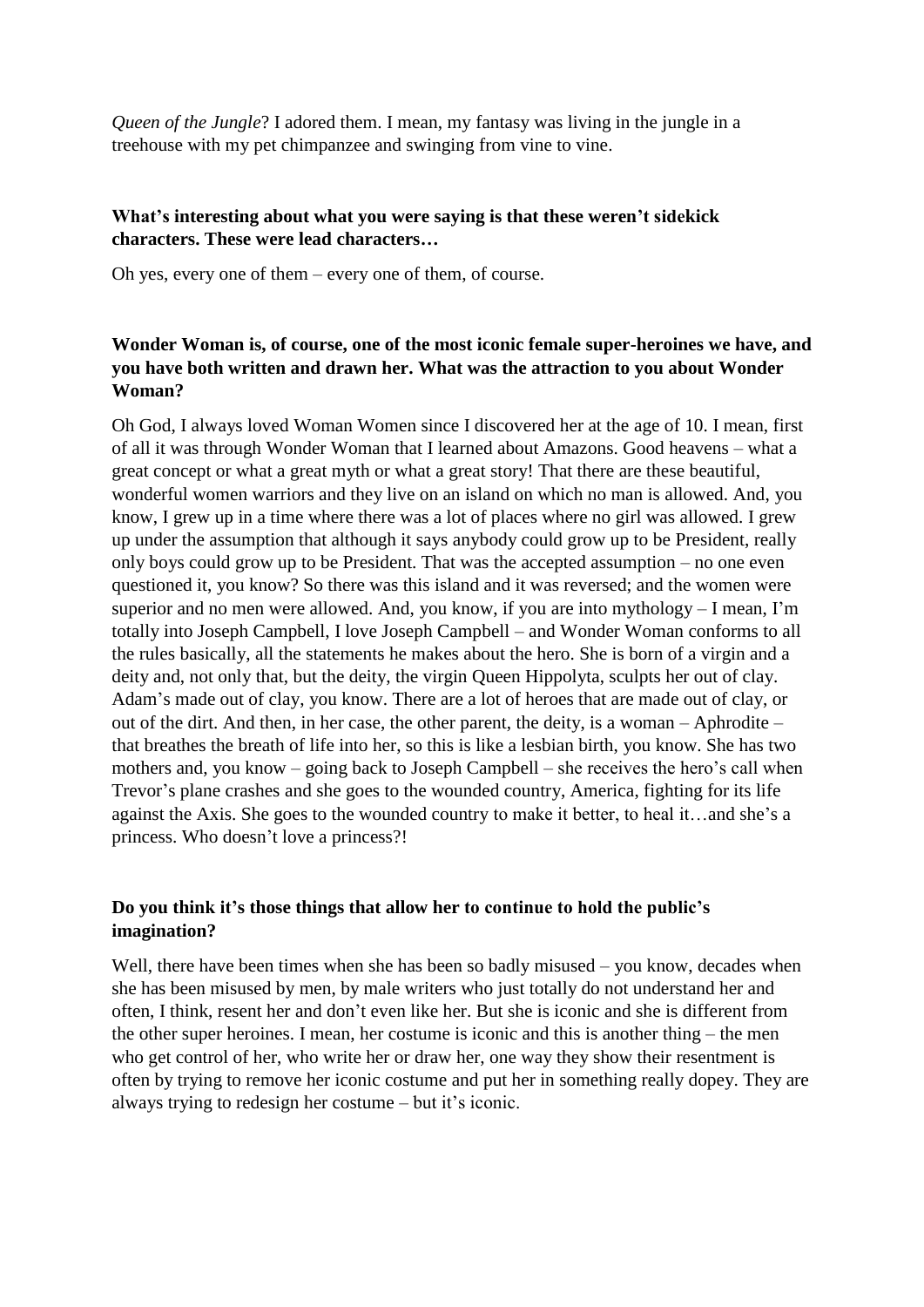#### **When you were working with her what did you really want to do with her in the storylines and the artwork you produced?**

Well, the four part series that I drew was merely my sort of homage to Harry G. Peter, who was the original Wonder Woman artist. His work is so closely associated with William Moulton Marston, in the same way that Tenniel is so closely associated with Lewis Carroll. The two of them are iconic together, you know? So I wanted to do a homage to Harry G. Peter, which I did; the others were simply stories I wanted to tell. The one that I wrote that Colleen Doran drew, it was really great to just make this statement, and the last few that I have done – I guess I have done three at this point; one of them has not come out yet – were stories that I wanted to tell. What I always think is, you know, WWWWD: What Would Wonder Woman Do? I mean, she is compassionate – people, a lot of the guys who write her, have forgotten this – you know that she would rather not fight, she only fights as a last resort and she uses her bracelet to defend herself and defend others.

## **Moving on from that to other recent work, let's talk about the romance genre, because you recently contributed to 'Secret Loves of Geek Girls'. In the past, romance comics have been denounced by some feminist critics for conservative attitudes and the traditional path of romance and love, marriage and so forth. Is that fair or is there a new breed of romance writers?**

Oh no, it's absolutely true, except for now. The first romance came out in the late '40s, after the war. And if you read those books from the late '40s and through the '50s, you will see that the message is 'no matter who you are, no matter what you do, you are not going to find true happiness unless you meet the right man and get married and settle down and raise a family' – because that's what they needed women to do. They had sent them out of the factories and back to the kitchen; the guys wanted their jobs back, the women needed to make families and repopulate America, and that's what they were pushing, that's what everyone was pushing. And the accepted attitude was – even if you have a great position, a career – when you get married you are going to stay home and raise the kids. There is a movie that I can't even remember the name of…it's from World War II and this woman is a war correspondent and she is really, you know, amazing for her time, she is a war correspondent but she falls in love with this guy and the guy says something like, 'Would you be willing to give all this up for the right man?' – isn't that awful?! I mean, the right man doesn't have to give anything up; but she has to.

## **What about now? Is there a new breed of romance writing that's coming out that is different?**

Of course. We don't fall for that propaganda and it isn't given to us. It's old propaganda; nobody tells us this anymore. What's more, you can love whoever you want, you know. Women can love women, men can love men. Love is here to stay, as the song goes. You know people still fall in love and they always will fall in love.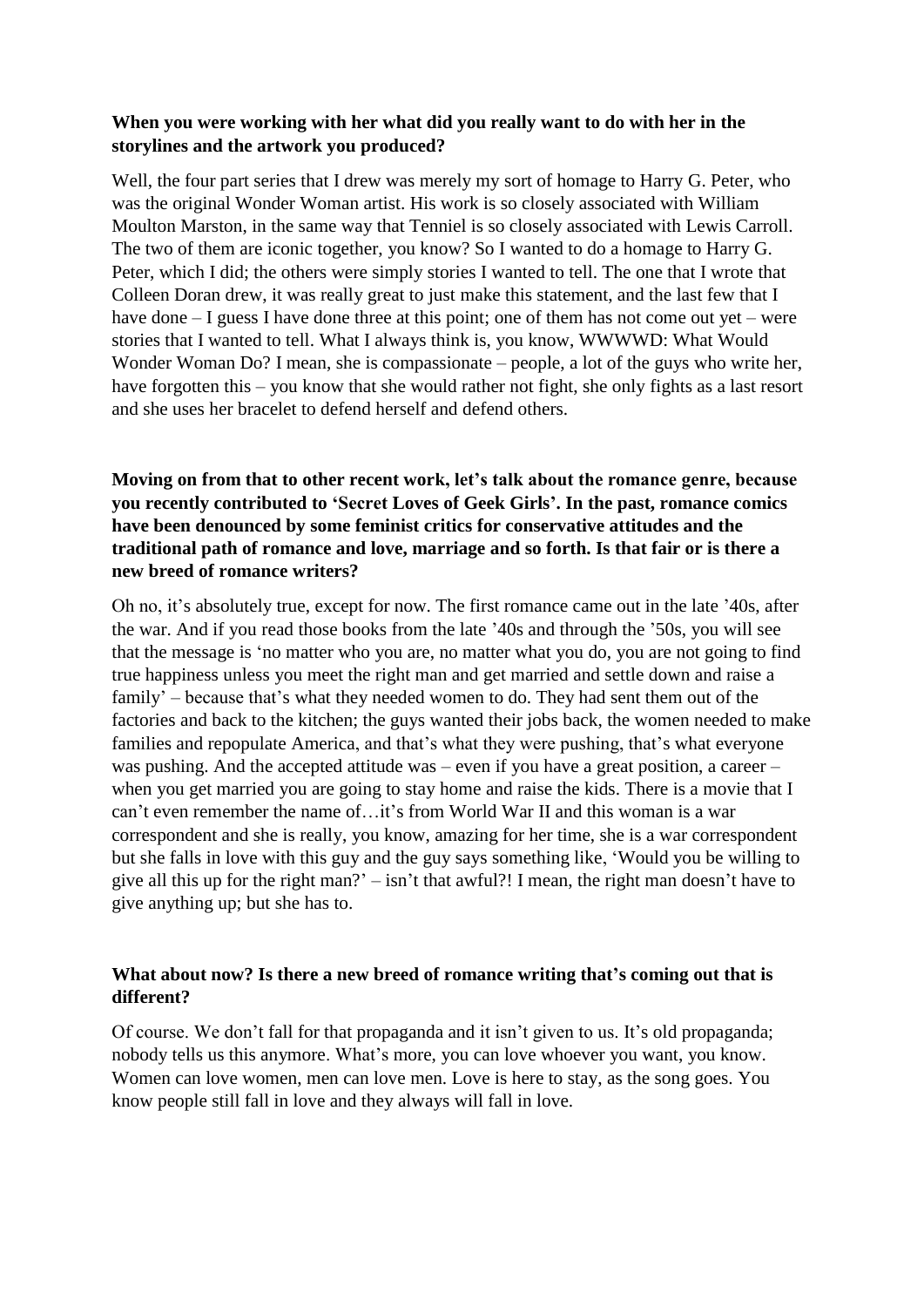### **I think this feeds into the next question, which is that it probably is quite important what we give our children and in particular our girls.**

Well, as I said before, young girls and adolescent girls love teenagers, they do, they just love teenage girls. So it's important to have comics about girls for them, comics they can relate to. We went through an awful period with comics, and with Saturday morning cartoons, too; that was the '80s and '90s – that was really the dark ages. When they talk about propaganda, I don't know who it is who dispelled this propaganda but it was accepted by people that (1) girls don't read comics, which is bullshit because we all read comics when we were kids, and that (2) boys will not watch a Saturday morning cartoon that stars a girl – but girls will watch Saturday morning cartoons that star boys. More bullshit. They were watching them because there was nothing else for them to watch; so, in desperation, they watched the ones that starred boys. These were excuses to not to have to do anything for girls, who were treated like stepchildren. There was nothing out there for them. So yes, they need comics, Saturday morning cartoons, they need movies – Disney has wised up. Look at all those great movies that Disney is doing now, not just about princesses who are rescued by Prince Charming.

#### **How much has gender parity and sexism in comics changed since your early days?**

Oh, enormously, it has changed enormously. I mean, comics are a pleasure right now. It took them a while, maybe, because they were a little dim, but the mainstream companies, the big two, have finally, finally understood that when there are comics that girls like to read, girls will read comics. It's as simple as that, you know. And there are comics starring girls, not just written and drawn by women, but by men, too; really good ones. I think *Paper Girls,* which I believe is drawn by Cliff Chiang [and written by Brian K. Vaughan], is wonderful and I love it. There are all these books now […] that are just so girl-friendly, it's a pleasure.

# **But in terms of female creators, there seem to be very few women perhaps getting the recognition that the male artists had traditionally had. And the biggest awards tend to go to male creators. You will have heard about Angoulême this year. As you have been particularly active in getting women into the Hall of Fame and so on, what are your thoughts on that?**

Well, that is pretty pathetic. I mean, there were exactly four women at the Will Eisner Hall of Fame, and that's a sad statement. I'm happy that I'm one of them but I can think of other women who really should be there, who should be put into the Will Eisner Hall of Fame while they are still here to appreciate the honour – rather than waiting for people to die and then giving them the award.

## **Absolutely. Have there been particular disappointments you would like to mention, or particular successes?**

Well, every year I push for Lily Renée to be inducted into the Will Eisner Hall of Fame – she is in her middle 90s by now – I think she is about 96 – and she's incredible. She was a refugee, a World War II refugee. She was a teenage Jewish girl in Vienna in 1938 when the Nazis marched in, and she escaped to England via a Kinder Transport in 1939 and then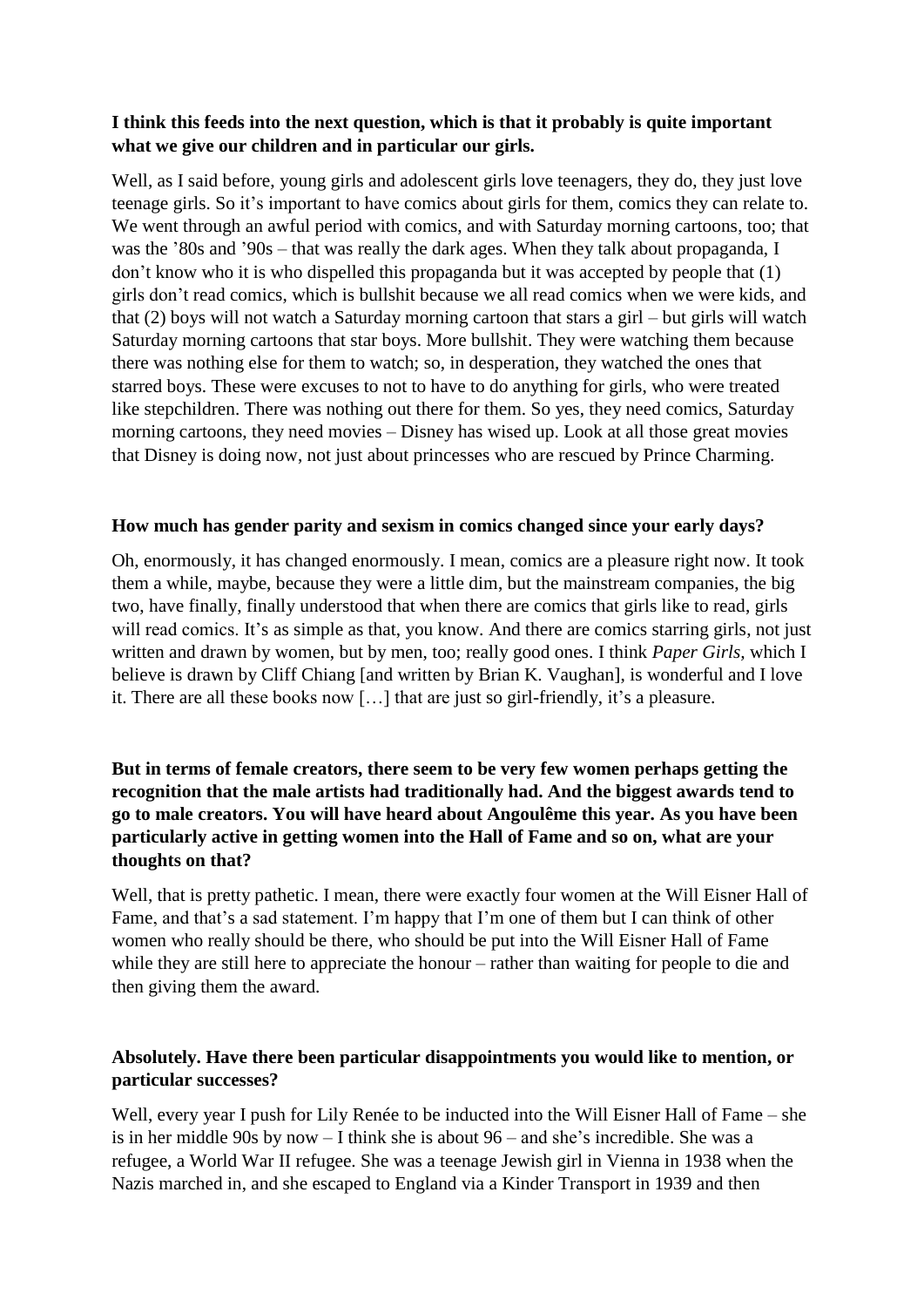eventually to America, where she wound up drawing comics; this was during the war. And because a lot of the male cartoonists were of draft age, they were either enlisted or drafted to fight overseas, and, as in every other industry – as in the factories and, you know, driving trucks and making planes and ships – the women came into this work that the men had done, and it was the same in comics. The comic book companies hired more women during the war than they had ever hired before, and one of them was Lily Renée. She went to work for Fiction House, which, out of all the publishers, had more women drawing for them than any other publisher – bravo for Fiction House. These were the people who printed *Sheena, Queen of the Jungle*, so there you go. Lily and the other women, they were really great artists and they wrote really great stories starring women – starring women who were in control, starring women who didn't need to be rescued, and Lily, of all of them, Lily was the best. She was the only one who was so good that they let her do covers. And she's still with us and should be inducted into the Will Eisner Hall of Fame while she is still with us.

#### **I completely agree. Linking to that, recently there have been a number of femalefocused exhibitions. What is your feeling about these women-only shows of comics? Is there a danger it might ghettoize the female contributor?**

Not at all. I hear women say that: the occasional woman says, 'I don't want any part of it because it ghettoizes' – stuff and nonsense!! If it weren't for these exhibitions, would women be exhibited? Period. I see anthologies of poetry by African American lesbian women poets and they don't say, 'I'm being ghettoized', you know?

## **How do your work as a comics historian, your activism and your comics work influence each other? Do they provide different rewards working in these different areas? Or do you view it all as the same thing?**

But they are all connected, you know, all connected. I mean, the writing that I do, the comics that I write, I do so because I love to write. The history that I write is because once I've started researching women cartoonists, it has uncovered such a vast, wonderful…wonderland, really, so much to learn and so much to discover, and so exciting. And, of course, I want to share it; I want people to know about all these wonderful women. Activism, well, it's – am I an activist? I don't know. I speak up. I have always spoken up.

#### **Can you talk a little bit about the work or works that you are most proud of – where you felt that you achieved exactly what you wanted to do?**

I think that what I am most proud of are the two non-profit collections that I edited or coedited in the late '80s, I think it was, when AIDS was a horrible scourge. I was in England at a convention and I saw a book called *Strip AIDS* that was published by a Don Melia and Lionel Gracey Whitman, and it was comics, and all the profits went to benefit AIDS charities and causes. I looked at it and I thought it was a wonderful thing, but there was one problem with it, which was that the comics weren't about the subject; they were not about AIDS. They were just people's comics, drawings. And I felt, 'We can do this in America' and we should do it – but the comics should be about AIDS. That's the whole point.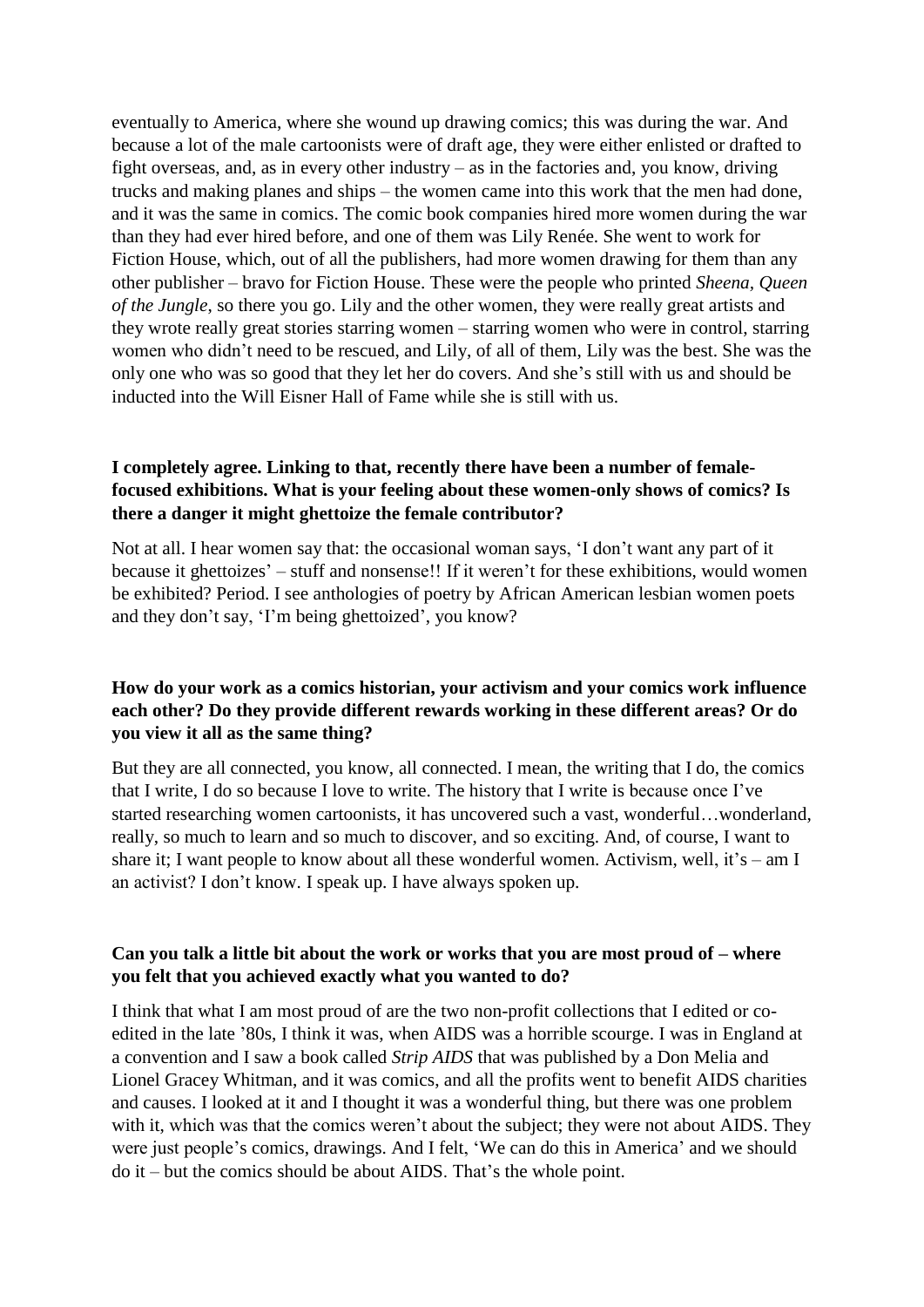I came home from Britain and the first thing I did was call my friend Robert Triptow, who was the editor of *Gay Comics*, because I knew there had to be a huge contribution from the gay community. Then someone told me that Bill Sienkiewicz, a really good mainstream artist in New York, was talking about doing something like this. I called him and said, 'Would you join us?' So there were three editors – I was one of the editors – and Ron Turner at Last Gasp was the publisher. When I phoned him and asked him if he would do this non-profit book, he didn't even let me finish my sentence before he said, 'Yes'. That was so nice, so nice, and we put together *Strip AIDS USA*, and all the comics were about AIDS, were about the subject, and we made a lot of money for AIDS-related causes. So I'm very proud of that. The other one I was very proud of was a pro-choice book – this was around 1990, when the Supreme Court passed this ruling, I don't remember the official name, but it was usually called the Webster decision. And what it did was put abortion decisions in the hands of each state rather than federal. And we knew right then and there what it was going to lead to, and it did. If you know what is going on here – there are states that are doing their damnedest to get rid of abortion completely. And they are doing it because they can, because the right wing whine and the women-haters whine and because they can do – because of the Webster decision. That was 26 years ago. We knew what this would lead to. There were quite a few demonstrations, pro-choice demonstrations, when that decision was passed, and [because I had co-edited *Strip AIDS USA*] they were going 'Trina! Someone must do a benefit book for this! *Trina*!' That was funny. OK, I guess they want me to do this – so I guess I should do it! I did the editing and I co-published it with a woman called Liz Shiller who just happened to be the treasurer of the Oaklands NOW, the National Organization for Women. So we did it as a benefit for the National Organization for Women; we worked very closely with the president of San Francisco NOW on the book and we raised money, which we donated to the National Organization for Women. Those are the two things I'm proudest about.

#### **Moving on to what you are working on now, can you tell me a bit about your current projects? What attracted you to them?**

Yes, I have four books coming out in  $2017 - it$ 's quite bizarre. I mean, suddenly I'm in my old age and suddenly I'm very popular and I'm kind of thinking that's because I'm still alive or something! But it's nice; I feel very justified and it's good to feel justified. Because I've been through it: criticizing rape and mutilation and torture of women being portrayed as something funny. And I've criticized it, but because I've criticized it I've been called a censor and far worse. But anyway, yeah, it feels good to be popular. So I have four books coming out in 2017 and one of them is a memoir [*Last Girl Standing*].

## **What is the scope and focus of your memoir? Is it based on the comic industry or is it bigger?**

Oh, it's much bigger; it's based on my life. It starts as a shy kid discovering comics, and me being a bohemian and discovering science fiction and being a science fiction fan. And living in the Sunset Strip and making clothes for rock'n'rollers and coming to New York and being connected with the underground newspaper in the '60s, and opening a boutique and making clothes and getting into comics and coming here to San Francisco and facing a lot of exclusion from the boys and not giving up and all of it.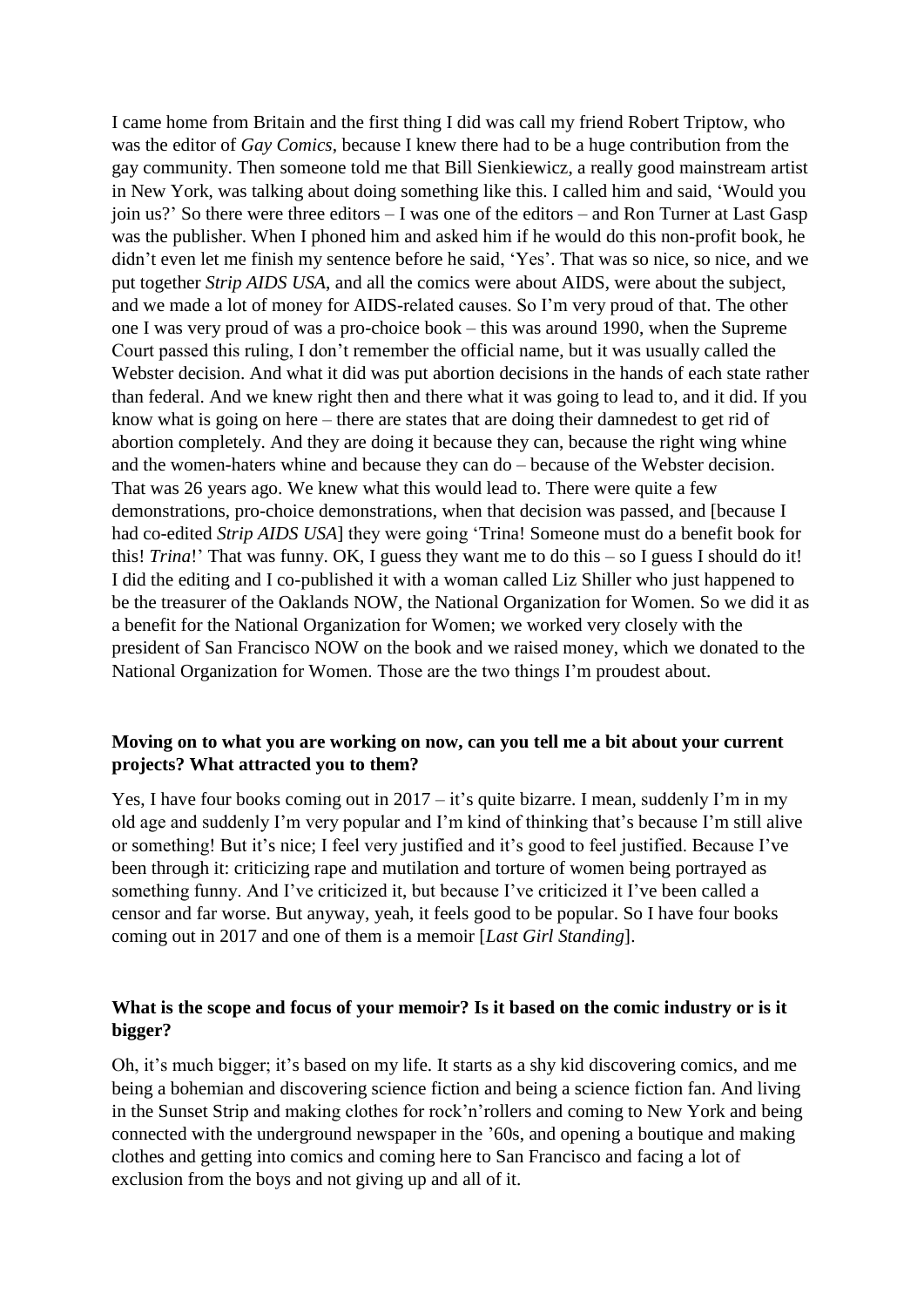The second book is called *Babes in Arms* and it's a collection of the work of four women cartoonists; I was talking about how in World War II there were more women drawing for comic books than ever before and what they drew invariably were women, were heroines who were courageous and beautiful and rescued themselves. So these four women who drew women fighting the Axis, women fighting the fascists, and kind of symbolically – Lily Renée was one of them, and especially in the case of Lily, because she had been persecuted by the Nazis – she is fighting back with paper and ink. They were fighting the war with ink on paper, these women.

#### **Who were the other three women that are in it?**

Jill Elgin, Barbara Hall and Fran Hopper. And Fran is still with us also; she is in her 90s. So I really hope that these women can just hang on a little bit longer for this book to come out for them to see their work.

#### **What are the other two projects that you are working on?**

OK, *Dope*, my 1980s serialized adaptation of Sax Rohmer's novel, is finally being reprinted in graphic novel form. I did this back in the '80s in the hopes that it could all be collected into graphic novel form. It was being published by Clips, one of the many independent comic publishers that had sprung up in the '80s. They were great, they were very inclusive; they invited me into their books, which not everyone did. They were willing to take a chance on me, so I adapted this wonderfully pulpy 1919 book by Sax Rohmer, who was a very successful pulp writer. And I think that my art was at its best in the 1980s. So Drew Ford, who has a very small publishing company called It's Alive, is reprinting it.

#### **And what's the final project?**

I am so excited about this; I'm excited about all of them, but I'm so excited about this one. My father came from a small village in what is now Belarus and came to America at the age of 16. The little villages are called *shtetl*, I don't know if you are familiar with that. Anyway, he wrote in Yiddish, he was a Yiddish writer – it was almost like underground comics, you don't exactly get paid for this. And in 1938 he published a book in Yiddish. Now I was an ungrateful little shit of a daughter who was actually embarrassed that her father wrote in Yiddish, because I wanted to be American. So I wanted nothing to do with it, and as a result I had nothing to do with it. I mean, it was published before I was born but, I mean, I just didn't care that my father wrote in Yiddish. And so years go by and my father is gone and my attitude is that, 'There's this book he wrote but I will never know', you know, because what could be more obscure than a 1938 book published in Yiddish? Well, my daughter, who is a much better daughter than I was, found it on the Internet. It was reprinted, a print on demand, believe it or not! In Yiddish! I bought a bunch and had it translated and it turns out to be these snapshots of life in the *shtetl* before all the terrible things happened. They didn't know this was a way of life that was going to end, they didn't know the Nazis were going to come in, they didn't know that anyone who didn't make it to America would die. So it's kind of poignant, and it's kind of funny because the people he is writing about, he kind of does make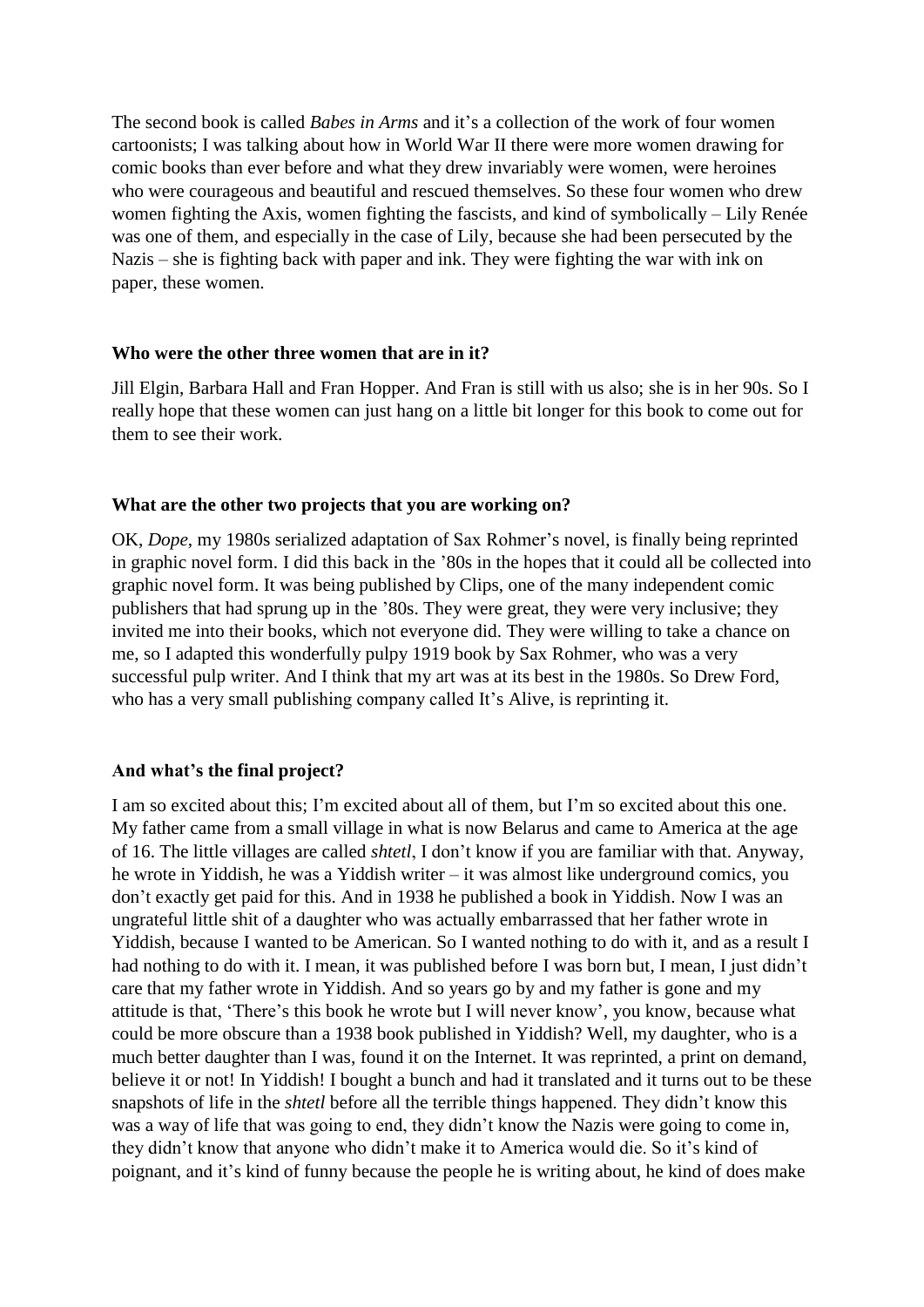fun of them and they are funny people. And then there is this small section at the end  $-75$  per cent of it is life in the *shtetl* and the other 25 per cent is here, is New York, you know, the late '20s, early '30s. So I read it and I said, 'Oh my God, this has to be a graphic novel!' So that's what I've done, I've adapted it into chapters and I have found artists – twelve artists – to draw it, and it is going to be published – well, it's going to be a Kickstarter in October. And it's being published by Hope Nicolson, who also published *The Secret Life of Geek Girls*.

#### **What's it called?**

It's called *A Minyan Yidn (Un Andere Zacken)*, which loosely translates as *A Bunch of Jews (and Other Stuff).* As I was adapting it, I just kept thinking *Fiddler on the Roof;* I wanted Chagall to do the cover but, alas, he was unavailable. But that's how I see it, you know.

#### **So is it largely your father's words that you have taken for the adaptation?**

I used his work whenever possible; occasionally he would do something where he would telegraph a punchline, so I would change that so the punchline was where it belonged. You know, just little stuff like that, just moving a couple of stuff around, but none of it is my writing. Some of it may be my editing  $- a$  lot of editing  $- b$ ut not my writing. It's his.

#### **Finally, what comic are you reading at the moment and what is on your all-time mustread list?**

Well, I did read the latest *Paper Girls* and a beautiful graphic novel called *Nimona* [by Noelle Stevenson]. It is lovely, the artwork is beautiful. It's very appealing to a big audience at the moment as well, and it's got that kind of edgy thing going on which I like.

#### **What about your all-time list? What would you recommend to anybody?**

Well, of course I would suggest reprints of all the 1940s *Wonder Woman* comics *–* all of the ones written by Marston and drawn by Peter. Of course, there are the classics, you know, the same old classics – Alison Bechdel, Marjane Satrapi – but there is so much more. I would have to sit down and really think about that!

#### **References**

Eisner, Will and Iger, S. M. 'Jerry' (Eisner and Iger Studio) (2008), *Golden Age Sheena: The Best of the Queen of the Jungle*, Chicago: Devil's Due Publishing.

*Raggedy Ann and Andy #1* (1971), Poughkeepsie, New York: Gold Key.